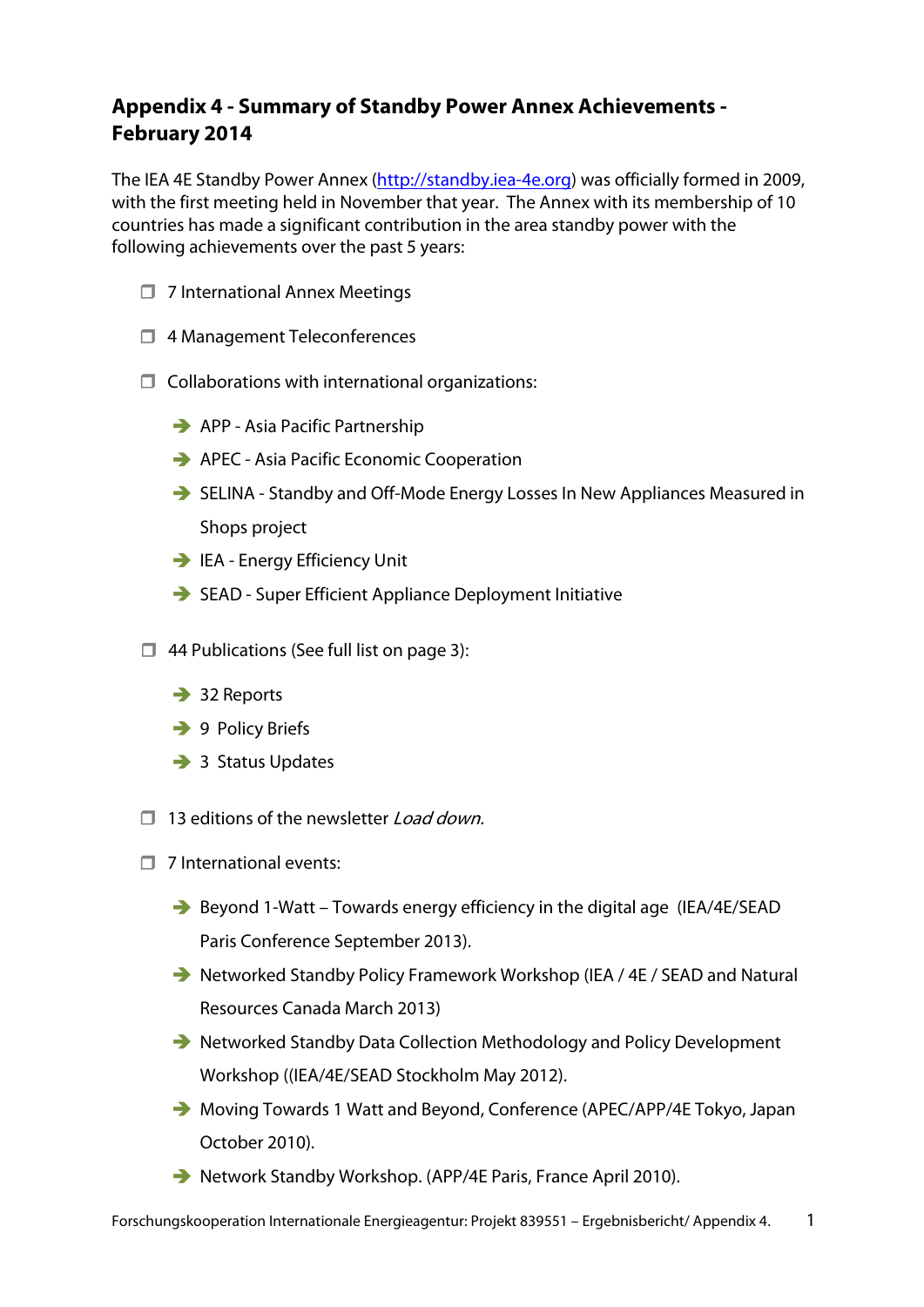- → International Standby Power Workshop (4E/APP/SELINA Vienna, Austria March 2010).
- Standby Power Workshop (APP/4E Seoul Korea 2009).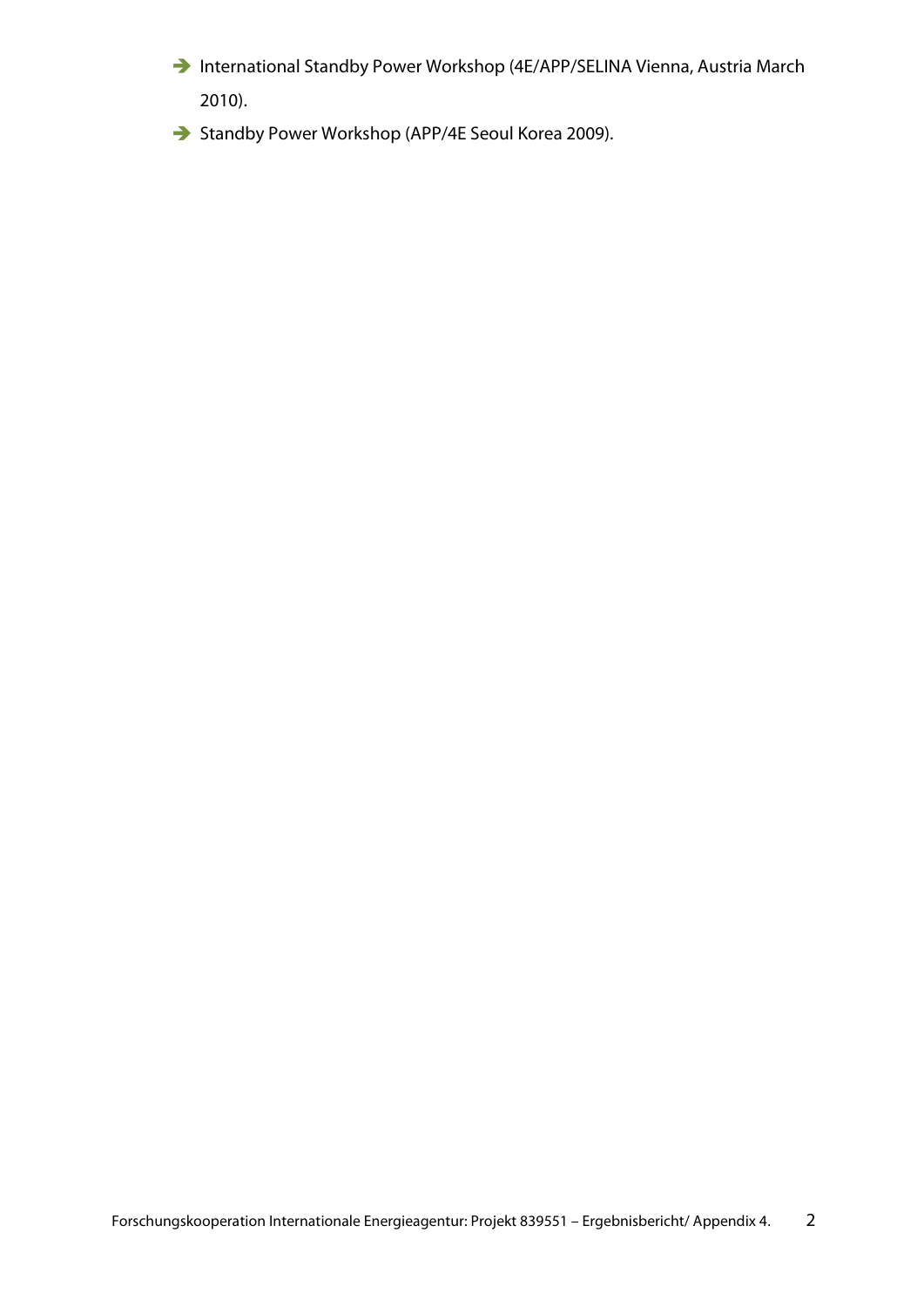# **Standby Power Annex - Publication List for 2009 to 2014**

# **Reports**

## **2014**

- → Beyond Network Standby: A Policy Framework and Action Plan for Low Energy Networks – Energy Efficient Strategies (to be published 4/14)
- → Beyond 1-Watt: Network standby in the Digital Age Joint IEA and 4E Standby Power Annex publication (to be published 4/14).

### **2013**

- → Power Requirements for Functions Xergy Consulting
- → Mapping Secondary Product Functions to Products and Operational Modes Ecova

### **2012**

- Staying Connected: Unravelling energy waste issues in network standby Maia Consulting
- Report Overviews Maia Consulting
	- Overview of Estimate of the Energy Wasted by Network Connected Equipment
	- Overview of List of Technical Standards for Equipment Connected to Energy-Using Networks -
	- $\circ$  Overview of Provision of a horizontal policy approach to standby power
	- Overview of Cutting Edge Technology Feasibility Study
	- Overview of Power Scaling in Proportion to Data Processing
	- Overview of Investigation and Exploration of Network Power Consumption in Set Top Boxes, VOIP Telephones and Games Consoles
	- Overview of Examples of Low Energy Product Designs
	- Overview of Standby Power & Low Energy Networks: Issues and Directions Report
	- Overview of Evaluation of policies to reduce Standby Power and Development of Standard Methodology

# **2011**

- → Evaluation of policies to reduce Standby Power and Development of Standard Methodology - Econoler
- What has the Annex Achieved August 2011 Maia Consulting

Provision of a horizontal policy approach to standby power BIO Intelligence Service

- Estimate of the Energy Wasted by Network Connected Equipment - BIO Intelligence Service